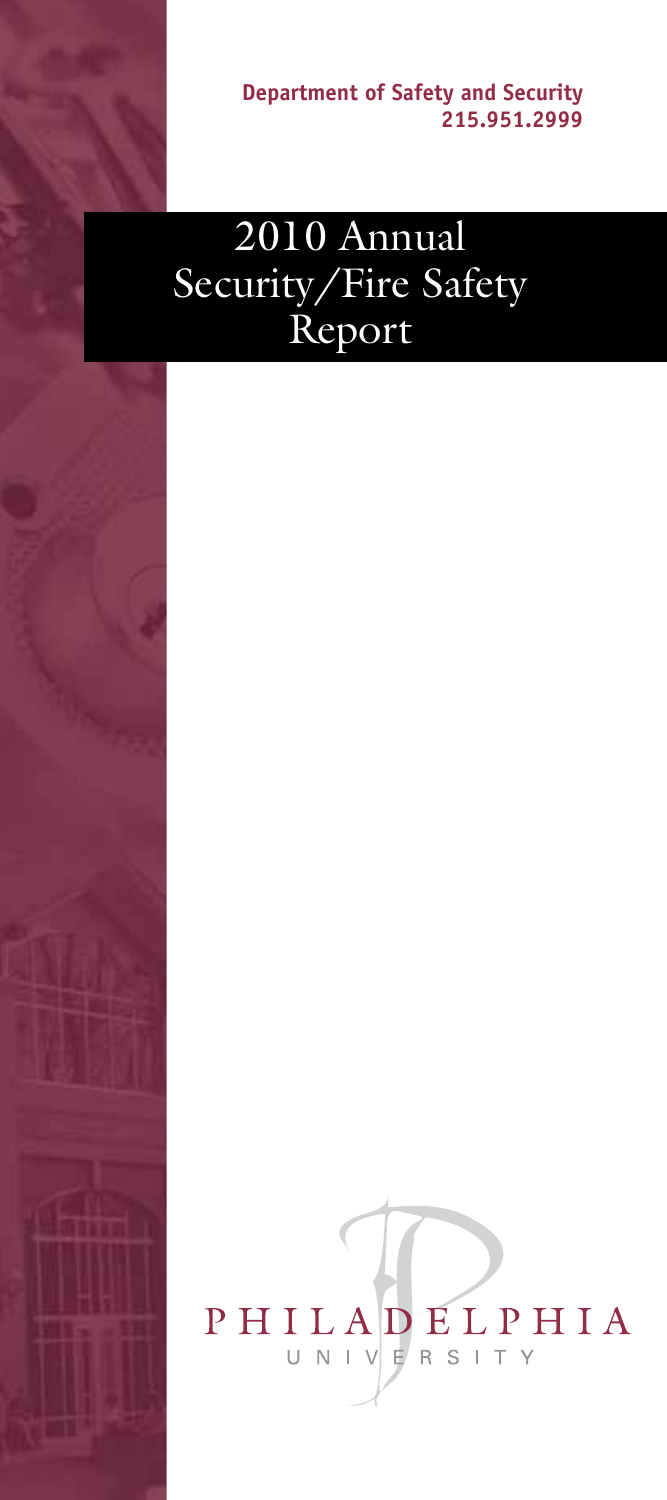## **Philadelphia University Security/Fire Report**

#### **YOUR SECURITY AT PHILADELPHIA UNIVERSITY**

Your safety and security is extremely important to us at Philadelphia University. The following information is provided to you to share our commitment to the security of our University family and to inform you about the steps you can take to ensure a safe and secure campus. The total enrollment at Philadelphia University for the fall of 2009 was estimated to be 3,000 full-time equivalent students (FTES). Approximately 1,200 students lived on campus and there were approximately 500 full time equivalent non-student personnel employed by the University.

Information for this report is compiled from various departments (especially the Department of Safety and Security and Division of Student Life) and sources both within and outside the University, including the Philadelphia Police Department. The document is prepared by the Department of Safety and Security, to which all criminal offenses should be reported. To the extent possible, confidentiality and anonymity are respected; however, no formal confidential reporting process is in place. Each year notification is made to all students, faculty and staff through U.S. mail service, campus mail, or electronic mail which includes the web site to this report.

#### **REPORTING A CRIME**

We encourage you to report all crimes and emergencies, no matter how small, to the Department of Safety and Security immediately. In addition to emergency phone call boxes, the University provides two telephone numbers: The 24 hour communication center can be reached 215-951-2999 to report all criminal activity and/or emergencies. An additional number that can be used in emergencies is 215-848-5555. The Office of Safety and Security is available for walk-in complaints, and the business phone number for the Office is 215-951-2620. For off-campus crimes, the Philadelphia Police Department can be reached via 911.

Philadelphia University Department of Safety and Security works very closely with the Philadelphia Police Department and other law enforcement agencies. Arrests of individuals on University property are made by the Philadelphia Police with the assistance of the Department of Safety and Security. Criminal incidents on campus are reported to the Pennsylvania State Police.

Upon receipt of any complaint (criminal or otherwise), an officer will respond to take a report and include crimes in our crime statistics. A follow-up investigation will be conducted in appropriate situations. Anyone who is the

victim of a crime is encouraged to report the crime to the Philadelphia Police. Safety and Security cannot report the crime for them. Philadelphia Police will only take a report from the victim. If deemed necessary Philadelphia Police may conduct an investigation and potentially work with Philadelphia University Security. There is no memorandum of understanding between Philadelphia University and Philadelphia Police relative to investigations of crime.

#### **CAMPUS SECURITY AUTHORITY**

The Department of Safety and Security provides 24 hour patrol protection to the campus. The Department is a nonsworn private security entity responsible for the security of the Main campus only, and consists of a director, an associate director, an administrative assistant, three safety and security supervisors, and thirteen patrol officers. The communications section includes a supervisor and five communications officers. A private security agency provides protection for the Bucks County Campus and several non-campus areas. Many of the officers have prior police or security training. The University also provides an ongoing program of in-service and on-the-job training for patrol officers in the area of patrol procedures, emergency response, CPR, first aid, report writing, etc. Patrol officers are not armed and no one is allowed to possess a weapon on campus.

#### **SECURITY AND ACCESS TO CAMPUS FACILITIES**

The residence halls are always locked and one security monitor, who is trained in access-control procedures and general security practices, is posted at the entrance of each residence hall 24 hours a day to restrict access and register guests. All residence halls have automatic locks on residence hall doors.\* Electronic alarms/delayed egress hardware is installed on exit doors to deter propping and limit access. All windows are equipped with screens and locking devices to deter unauthorized entry. Residence hall room doors are equipped with locks and one-way door viewers.

Safety and Security officers routinely patrol the outside and inside of residence halls. Security education and awareness programs are presented annually at orientation and in each of the residence halls. Each student is provided with security information and enforcement procedures for housing policies.

During low-occupancy periods, the residence halls are locked and the keyways plugged or changed. Students who stay on campus during these periods must register with the Office of Residence Life. The Department of Safety and Security is made aware of the students' location and a security monitor is assigned 24 hours a day at the entrance to those residence halls. Occasionally, outside groups and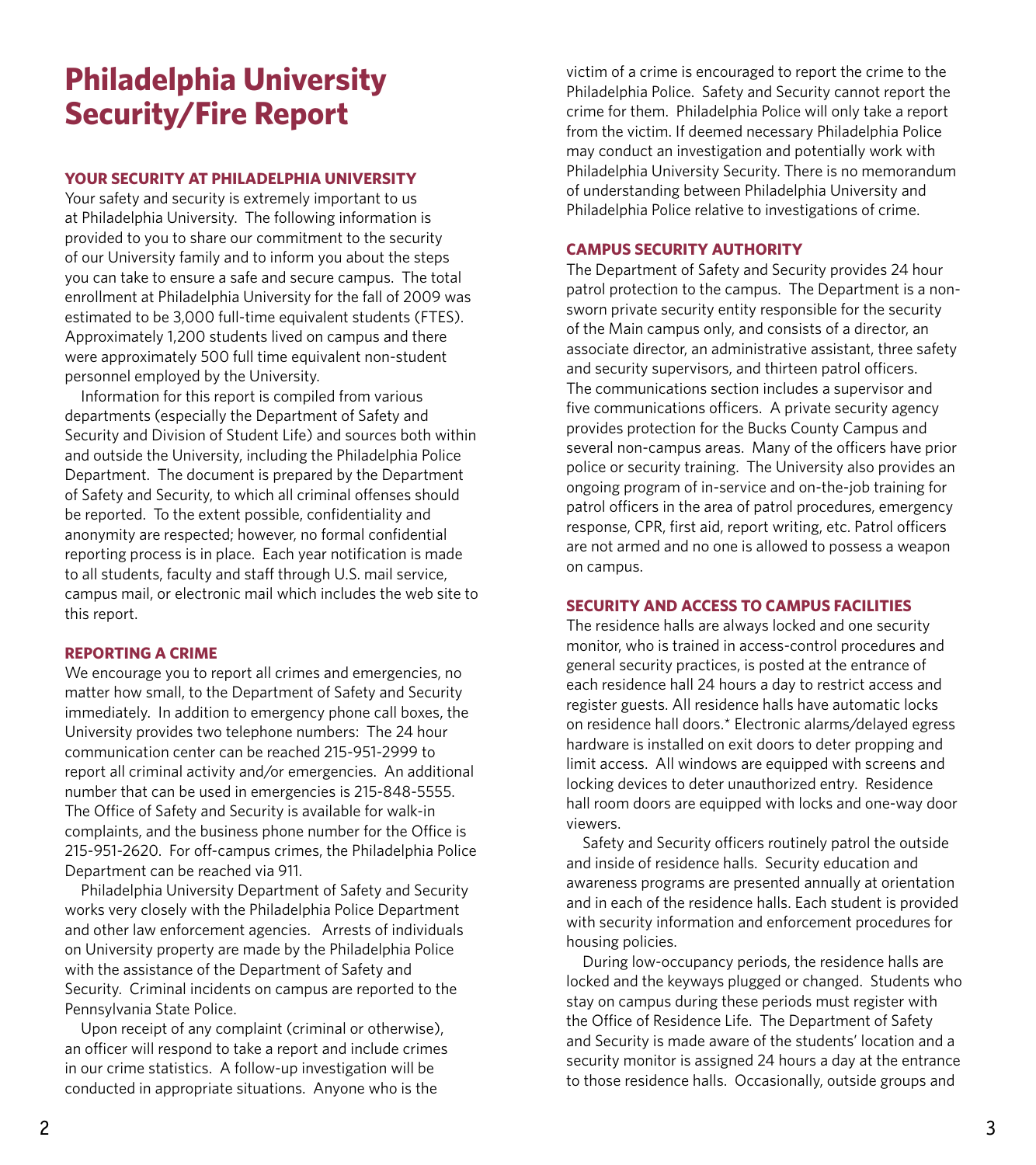guests of the University are permitted to live on campus, usually when no students are present. They are subject to strict policies.

Undergraduate student housing is available on campus in the form of singles, doubles, triples and quads. We have single sex and co-ed residence halls. All students, after advising and mediation, may apply for changes in room assignments when necessary.

For extended housing purposes, the University leases apartments outside the contiguous area of campus. In accordance with the Clery Act, they are considered "non campus". Statistics for Alden Park area are included in the non campus section from that date forward. Security is provided by the management of Alden Park Apartments and their Security vendor. Some security features include restricted access monitored by 24-hour security at the front desk, 24 hour roving patrols, and strict key control. The Department of Safety and Security and the Department of Residence Life work with Alden Park management and their security vendor.

The academic buildings are locked after evening classes and unlocked in the morning when classes are scheduled. The buildings are posted with trespass warnings and the Department of Safety and Security patrol them on a regular basis. Building hours may be adjusted based on academic needs. This is done through the Vice President of Academic Affairs office in consultation with the Department of Safety and Security. Anytime buildings are used after hours, the "Two Person Rule" is in effect.

The University is private property and is only open to students, faculty, staff, guests and those with business at the University. However, the campus is physically open to people coming on campus. While known trespassers are escorted off campus and/or arrested, it is virtually impossible to limit access only to individuals who have a right to be on campus. Security lighting has been installed throughout the campus and in parking areas. The Physical Plant periodically checks the lighting as well as trims shrubs, hedges and trees. In addition to the Department of Safety and Security, the campus community may file Physical Plant maintenance requests for lighting, landscaping and for grounds keeping.

#### **SECURITY AWARENESS, CRIME PREVENTION AND TIMELY WARNINGS**

Routinely, through brochures, pamphlets, memorandums, inhouse publications, presentations and orientations, members of the community receive crime prevention information. Everyone is encouraged to report all criminal activity that occurs on campus to the Department of Safety and Security and they are informed of security matters both on and off campus. They are also advised to report all criminal acts occurring off campus to the local police department.

Employees are screened for previous criminal convictions at the time of hiring.

A van transportation system is available across campus and to Alden Park Apartments until 10:00 p.m. After the van stops running at night, an on-campus escort system is available to students traveling alone.

On a regular basis, information is obtained by the Department of Safety and Security from municipal police departments to learn about criminal activity in the public areas around campus, non-campus properties or off-campus incidents involving Philadelphia University students and/or organizations. A follow-up investigation is conducted with the student or student organization that was involved. Relevant crime information regarding campus, non-campus locations and public areas around campus, that, in the judgment of the Director of Safety and Security or his designee, constitutes an ongoing or continuing threat, a campus wide "timely warning" will be issued. The warning will be issued through e-mail, voice mail, campus mail or posters.

#### **SEX OFFENSE POLICY**

Philadelphia University recognizes that sexual assault and rape constitute crimes that have medical, psychological, educational, social, sexual, and legal implications for the victim. The University conducts ongoing educational programs to promote awareness of rape, acquaintance rape, and other sex offenses. The education, awareness and training programs consist of lectures, multimedia presentations, brochures, pamphlets and self-defense training.

The University is committed to treating the victim with maximum sensitivity. Victims are strongly encouraged to report sexual assault, whether it has occurred on or off campus, to the Department of Safety and Security. By doing this, they can receive assistance and support, and learn about their options to file a complaint. The Department of Safety and Security will coordinate contact with the appropriate outside police agency. Local hospitals, Women Organized Against Rape, friends, family or clergy are also available for support and will be coordinated through the office of Student Life. The University does recognize, however, that the victim has the right to report the incident without filing a complaint on campus or in the criminal court. The University also recognizes the need to protect the victim's confidentiality and will honor a request for such to the maximum extent feasible, consistent with the University's responsibility to maintain a safe environment for its community. University personnel who receive a report of sexual assault or rape from a student should, at a minimum, report the basic information regarding the incident (e.g., date, time, and place) to the office of the Dean of Students and the director of Safety and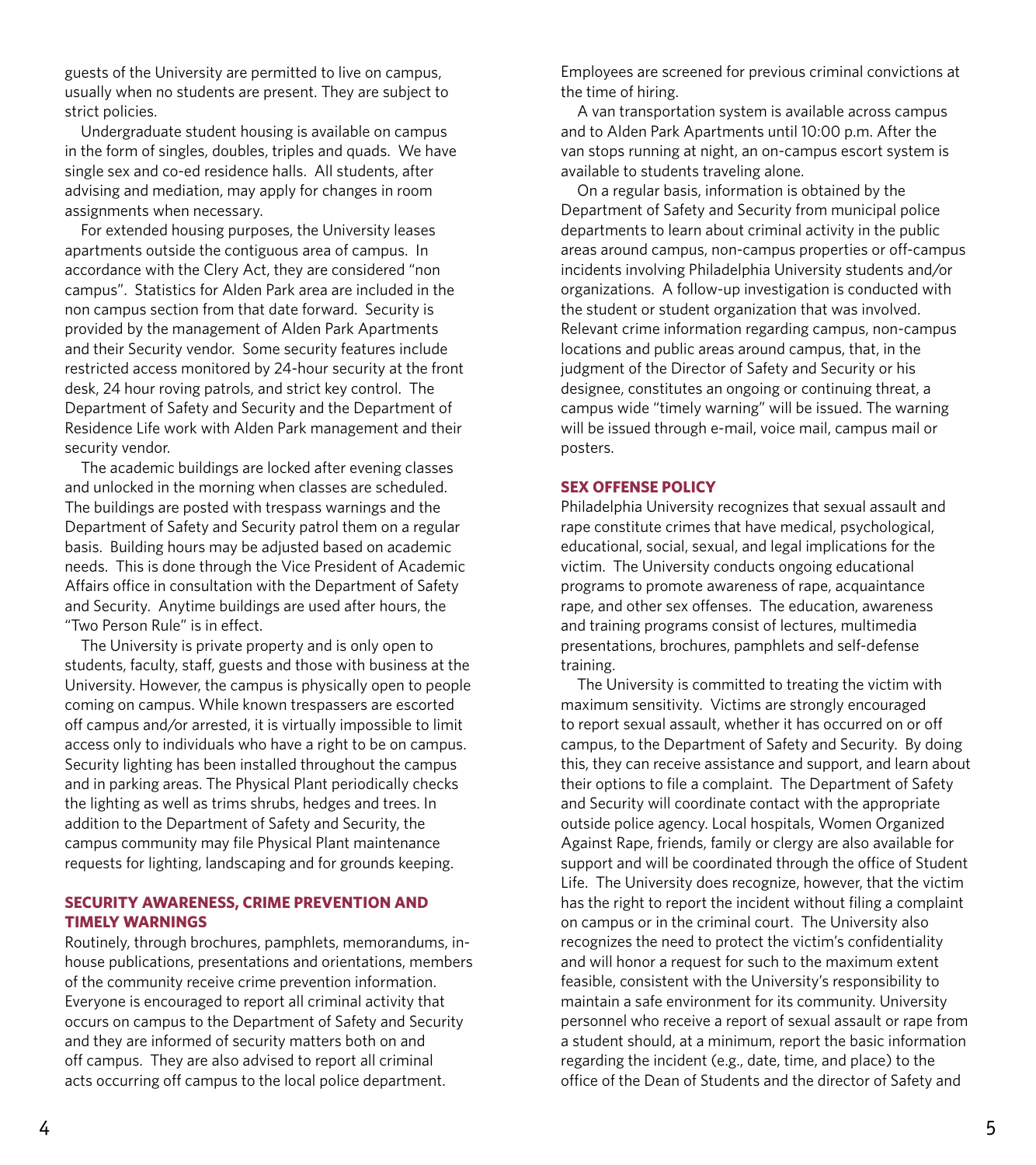#### Security.

Students may file a complaint through the office of the Dean of Students in accordance with the University Judicial System. Both the complainant and respondent are entitled to have an advisor present at the hearing itself, and both will be informed of the outcome, as detailed in the University Judicial Procedures. Final sanctions may include, but are not limited to, the following:

Counseling services are available for victims of sexual assault and can provide information about the victim's option to file charges within the University or to file a criminal complaint. Counselors work with victims throughout their recovery process and/or until the victim is connected to the appropriate resource off campus. The Health Services Department will offer immediate and confidential medical treatment to victims of sexual assault until they can be transported to the proper facility. The victim is cautioned not to bathe, douche, tidy up or otherwise discard or conceal any evidence that might be used to apprehend the offender. If needed, the Health Services Department will also assist the student in contacting other resources at the University or in the community.

In all cases of alleged sexual assault, the University will take all reasonable steps to ensure the complainant's physical safety and general well-being, including changing living and academic situations, if requested. Information concerning registered sex offenders may be obtained from the Pennsylvania State Police website http:// www.psp.state.pa.us or Philadelphia Police Department at 215-686-1776.

#### **SUBSTANCE ABUSE**

In compliance with the Drug-Free Schools and Communities Act of 1989, Philadelphia University established the Substance Abuse Prevention Policy to provide a comprehensive overview of the standards of conduct, legal implications, University penalties, health risks and counseling options that apply to all members of the Philadelphia University community. The possession, use and sale of alcoholic beverages is limited to Universitysanctioned events except that students who are 21 years of age or older are permitted to drink alcohol in the privacy of their residence hall rooms. All federal, commonwealth and city laws concerning alcohol and illegal drug use, sale and possession are strictly enforced. The possession, use and sale of illegal drugs is prohibited.

The Office of Student Development Programs is a center for the prevention of chemical misuse and abuse. A primary objective of the Office is to promote a collegiate experience that is free of alcohol and other drug-related risks. Services are provided to increase knowledge and awareness

regarding the impact of substances on the individual, the campus and the community. All students, staff, faculty and friends of the University are encouraged to utilize the Office's counseling services.

If you have any questions or need more information, please feel free to contact the Department of Safety and Security.

#### **MISSING PERSONS**

If a member of the university community has reason to believe that a student is missing they should contact the Department of Safety and Security immediately at 215-951-2999 or 2999 from a campus telephone.

Once the student is determined missing, Safety and Security will notify Philadelphia Police and the student's missing person confidential contact within 24 hours. If the missing student is under age 18, and is not an emancipated minor, Philadelphia University will notify the student's parent or legal guardian immediately after Safety and Security has determined that the student is determined missing for 24 hours.

Students can identify a contact person by going to the Safety and Security website at www.philau.edu/security and clicking on the button for confidential missing person contact information. The information disclosed on this site is confidential and would only be used by Safety and Security, Police and campus officials involved in the investigation of a missing student.

#### **CAMPUS EMERGENCY RESPONSE, NOTIFICATION AND EVACUATION PROCEDURES**

Philadelphia University's Emergency Guide and Emergency Operations Manuals include information about the Emergency Resource Team and University operating status parameters; incident priorities and performance expectations; evacuation guidelines; and contingency planning. University departments are responsible for developing contingency plans and continuity of operations plans for their staff and areas of responsibility. The University conducts numerous emergency response exercises each year such as table top exercises, task specific drills, and internal and external tests of the emergency notification system on campus. These tests are designed to assess and evaluate the emergency plans and capabilities of the institution. Philadelphia University Safety and Security as well as Resource Team members have been trained in incident command and responding to critical incidents on campus and working with local responders and federal agencies. The university's emergency guide can be seen at: http://www.philau.edu/security/

EmergencyResourceGuide2010.pdf

In the event of an immediate threat to health or safety of students or employees on campus Philadelphia University will follow its emergency notification procedures and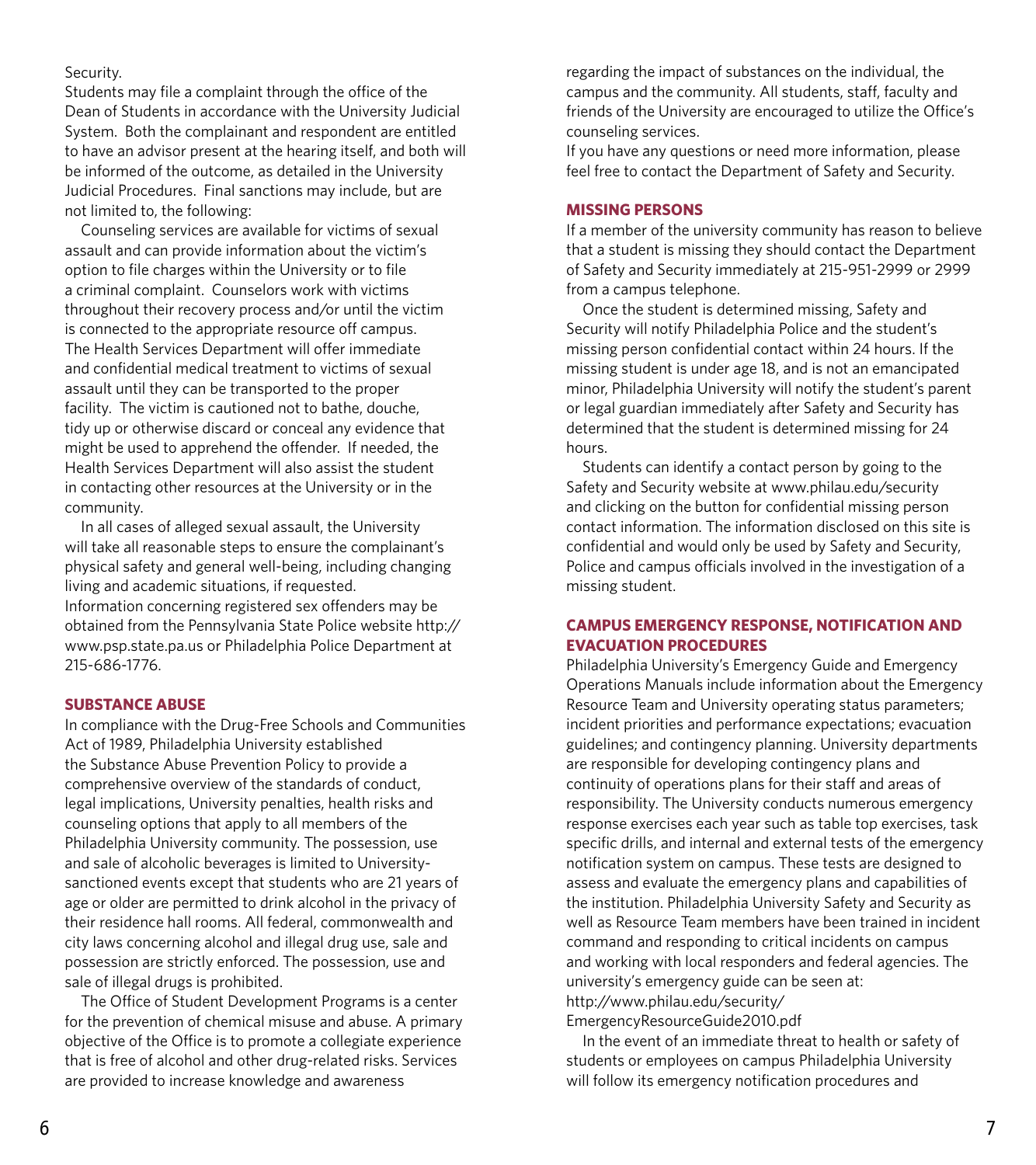provide adequate follow–up information to the community as needed. The Department of Safety and Security is responsible for confirming a significant emergency or dangerous situation exists and determining the appropriate segment of the campus community to receive the notifications as well as the content of the notification and the initiation of the notification system. This action will take place without delay and take into account the safety of the community. The notification system will not be used if , in the professional judgment of responsible authorities , compromise efforts to assist a victim or to contain, respond to, or otherwise mitigate the emergency.

An evacuation drill is coordinated by the Philadelphia University Department of Safety and Security monthly in each residence hall on campus during the fall and spring semester. Emergency response and evacuation procedures are tested eight (8) times each year. Students learn the location of the emergency exits in the buildings and are provided guidance about the direction they should travel when exiting each facility for a short-term building evacuation. The purpose of the evacuation is to prepare building occupants for an organized evacuation in case of a fire or other emergency. This process also provides the University an opportunity to test the operation of the fire alarm system and components. Evacuation drills are monitored by the Department of Safety and Security and the Department of Residence Life to evaluate egress and behavioral patterns. Deficient equipment identified is reported for immediate repair. Students receive information about evacuation procedures during their first floor meeting and during other educational sessions that they can participate in throughout the year.

#### **FIRE SAFETY**

If a fire occurs in a Philadelphia University building, community members should immediately notify Philadelphia University Department of Safety and Security at 215-951-2999. Philadelphia University Safety and Security will initiate a response with Philadelphia Bureau of Fire. If any member of the community finds evidence of a fire, no matter how small, Safety and Security should be notified to investigate and document the incident.

Fire alarms alert community members of potential hazards and community members are required to heed their warning and evacuate the buildings immediately upon hearing a fire alarm in a facility. Use the nearest stairwell and/or exit to leave the building immediately. Community members should familiarize themselves with the exits in each building. Elevators should not be used for an exit of fire alarms. The elevators in most buildings will automatically stop on the nearest floor with an exit. Fire drills are conducted in residence halls six (6) times per year and once

per year in academic and administrative buildings. Fire safety and education is provided to all first year students as part of their orientation on campus. Additional fire safety education and training is offered based on job responsibility and assignments. Candles, incense, lanterns, potpourri and other flammable items including but not limited to hot plates, electric frying pans, halogen lamps, immersion coils, fireworks, flammable liquids, and flammable decorations are not permitted on campus unless officially sanctioned and supervised by University officials. Tampering with alarmpull stations and/or fire extinguishers without just cause and/or failing to evacuate from a building during a fire alarm is strictly prohibited.

#### **CRIME RATES AND STATISTICS**

Individual category crime rates may be calculated by comparing the individual category statistics to the combined full-time equivalent undergraduate and graduate populations (FTES) and the full-time equivalent employees, which is approximately 3,500. Dividing this population figure into 100,000 and multiplying the resultant figure by individual category statistics will produce the crime rate per 100,000 persons per category.

- *(See Map on pages 10 and 11)*
- *(Residence Hall Fire Safety Required by the Clery Act, see Table 1 on page 12)*
- *(Annual Fire Safety Reporting in Student Housing 2008 Required by the Clery Act, see Table 2 on page 12)*
- *(Annual Fire Safety Reporting in Student Housing 2008 Required by the Clery Act, see Table 3 on page 14)*
- *(Main Campus Crime Statistics Required by the Clery Act, see Table 4 on page 14)*
- *(Statistics Required by Pennsylvania's Campus Crime Reporting law, see Table 5 on page 16)*
- *(Branch Campus Crime Statistics Required by the Clery Act, see Table 6 on page 18)*
- *(Branch Campus Crime Statistics Required by Pennsylvania's Campus Crime Reporting Law, see Table 7 on page 19)*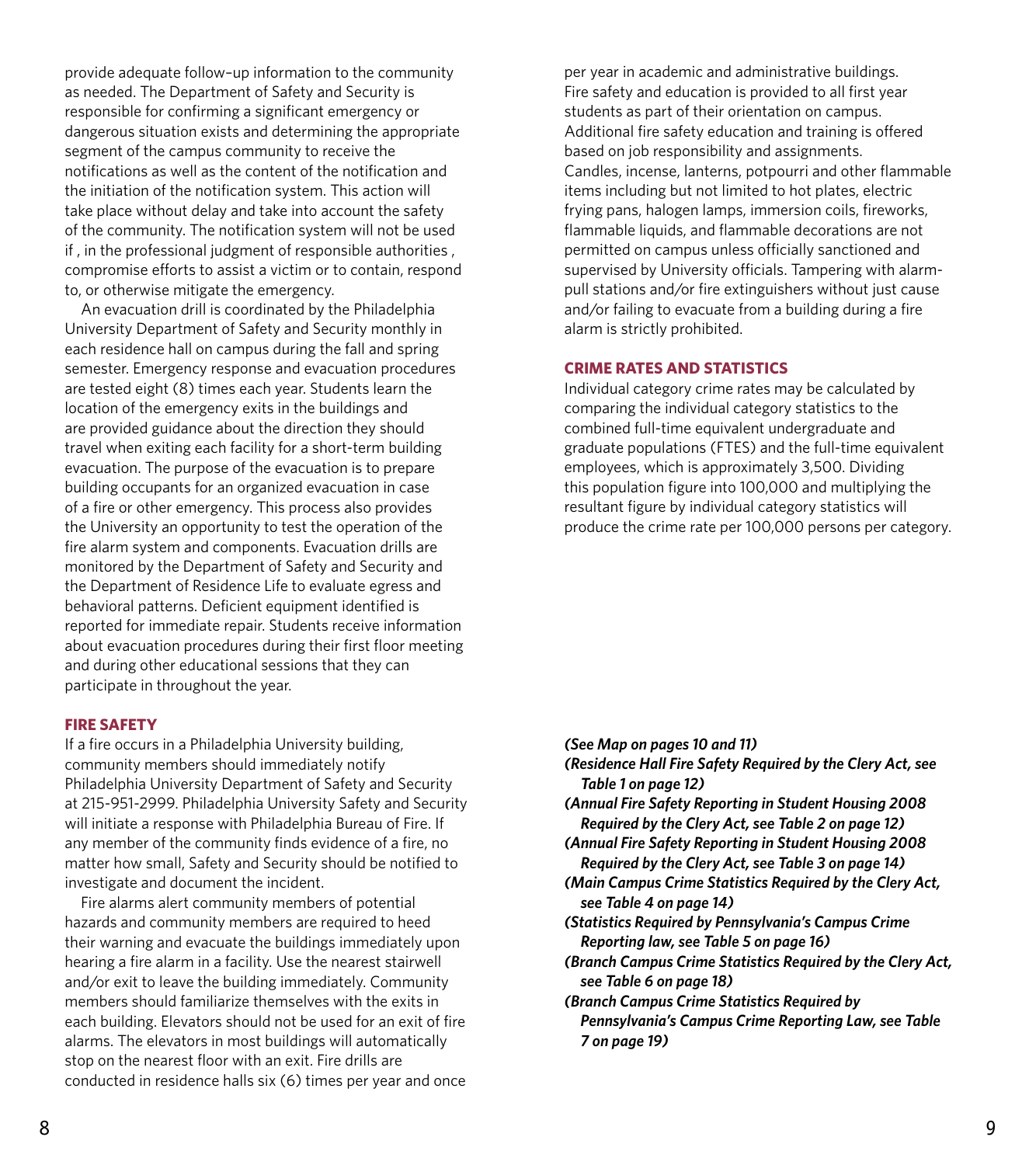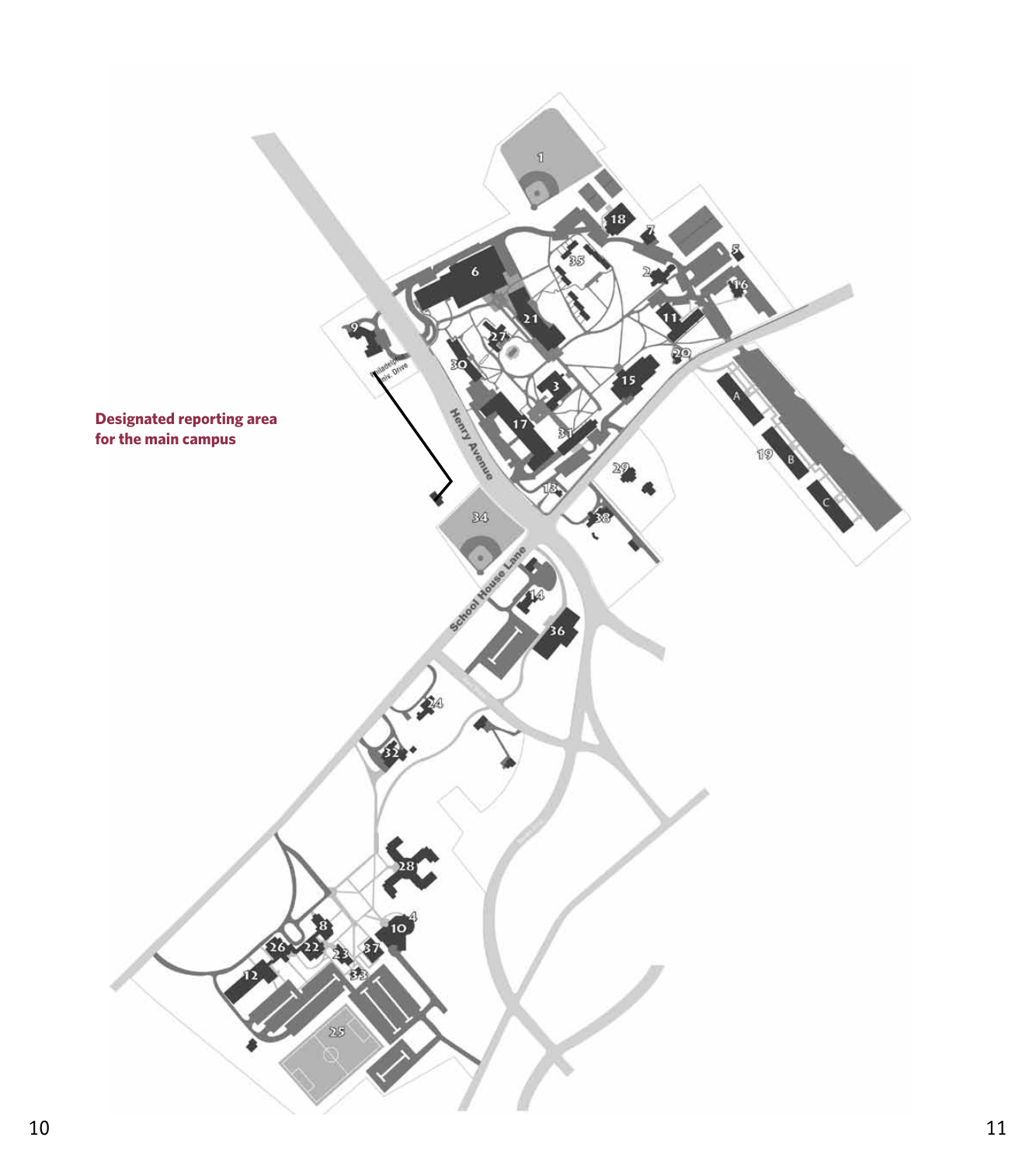| <b>RESIDENCE HALL FIRE SAFETY</b><br><b>TABLE 1</b> |             |          |           |          |          |             |            |                       |          |  |
|-----------------------------------------------------|-------------|----------|-----------|----------|----------|-------------|------------|-----------------------|----------|--|
|                                                     | Ronson      | Fortess  | Partridge | Mott     | Scholler | IP/Franklin | IP/Madison | IP/Jefferson T Houses | $A - T$  |  |
| 24 hour staffed safety/                             |             |          |           |          |          |             |            |                       |          |  |
| security station in each lobby                      | $\times$    | $\times$ | $\times$  | $\times$ | $\times$ | X           | X          | $\times$              |          |  |
| Central smoke detection alarm                       |             |          |           |          |          |             |            |                       |          |  |
| system in place                                     | X           | X        | X         | X        | X        | X           | X          | X                     |          |  |
| Central pull station alarm                          |             |          |           |          |          |             |            |                       |          |  |
| system in place                                     | $\times$    | $\times$ | $\times$  | $\times$ | $\times$ | $\times$    | X          | $\times$              | $\times$ |  |
| 110 Volt smoke detection in each                    |             |          |           |          |          |             |            |                       |          |  |
| bedroom                                             | X           | $\times$ | $\times$  | X        | $\times$ |             |            |                       |          |  |
| 110 Volt Common area smoke                          |             |          |           |          |          |             |            |                       |          |  |
| detection in each apartment/T House                 |             |          |           |          |          | X           | $\times$   | X                     | $\times$ |  |
| Fire systems checked monthly by                     |             |          |           |          |          |             |            |                       |          |  |
| Safety/Security                                     | X           | X        | X         | X        | $\times$ | X           | X          | X                     | X        |  |
| Fire drills conducted monthly by                    |             |          |           |          |          |             |            |                       |          |  |
| Safety/Security                                     | $\times$    | $\times$ | $\times$  | $\times$ | $\times$ | X           | X          | $\times$              | $\times$ |  |
| Detection systems certified annually                |             |          |           |          |          |             |            |                       |          |  |
| by an independent service                           | X           | X        | X         | X        | $\times$ | $\times$    | X          | X                     | $\times$ |  |
| Fire extinguishers in each apartment/               |             |          |           |          |          |             |            |                       |          |  |
| T House                                             |             |          |           |          |          | $\times$    | $\times$   | $\times$              | $\times$ |  |
| Fire extinguishers in common areas                  | X           | X        | X         | X        | $\times$ | X           | X          | X                     | X        |  |
| Fire extinguishers certified annually               |             |          |           |          |          |             |            |                       |          |  |
| by an independent service                           | $\times$    | $\times$ | $\times$  | $\times$ | $\times$ | $\times$    | X          | X                     | $\times$ |  |
| Building is fully sprinkled                         |             |          |           | X        |          | X           | X          | X                     |          |  |
| Sprinkler system present in common                  |             |          |           |          |          |             |            |                       |          |  |
| area stairwells & foyers                            | $\mathsf X$ |          |           |          |          |             |            |                       |          |  |
| Hose standpipes present                             | X           |          | X         |          |          |             |            |                       |          |  |

| <b>BUILDING</b> | <b>TOTAL FIRES IN</b><br><b>EACH BUILDING</b> | <b>FIRE NUMBER</b> | <b>DATE</b>            | <b>TIME</b>  | <b>CAUSE OF FIRE</b> | <b>INJURIES THAT</b><br><b>REOUIRED</b><br><b>TRANSPORT TO</b><br><b>MEDICAL FACILITY</b> | <b>NUMBER</b><br>OF DEATHS<br><b>RELATED TO</b><br><b>FIRE</b> | <b>VALUE OF</b><br><b>PROPERTY</b><br><b>DAMAGES</b><br><b>CAUSE BY</b><br><b>FIRE</b> | <b>REPORT</b><br><b>NUMBER</b> |
|-----------------|-----------------------------------------------|--------------------|------------------------|--------------|----------------------|-------------------------------------------------------------------------------------------|----------------------------------------------------------------|----------------------------------------------------------------------------------------|--------------------------------|
| Ronson          | 3                                             |                    | 9-1-2007 to 12-15-2007 | Unknown      | Intentional Fire     | $\circ$                                                                                   | $\mathbf{O}$                                                   | \$100.00                                                                               | CR2008-0068                    |
|                 |                                               | 2                  | 1-21-2008              | 0101 hours   | Unintentional Fire   | $\Omega$                                                                                  | $\mathcal{O}$                                                  | \$100.00                                                                               | CR2008-0708                    |
|                 |                                               | 3                  | 9-28-2008              | 1111 hours   | Intentional Fire     | $\mathcal{O}$                                                                             | 0                                                              | \$100.00                                                                               | CR2008-0114                    |
| Partridge       | 0                                             | $\Omega$           | $\Omega$               | $\Omega$     | O                    | 0                                                                                         | 0                                                              | 0                                                                                      | Ω                              |
| Mott            | $\overline{2}$                                | $1^*$              | $9-1-2007$             | 0800 hours   | Intentional Fire     | $\Omega$                                                                                  | $\mathcal{O}$                                                  | \$100.00                                                                               | CR2008-0068                    |
|                 |                                               | $\overline{2}$     | 5-5-2008               | 0240 hours   | Intentional Fire     | $\circ$                                                                                   | $\mathcal{O}$                                                  | \$100.00                                                                               | CR2008-0079                    |
| Fortess         | $\Omega$                                      | $\Omega$           | 0                      | $\Omega$     | 0                    | $\Omega$                                                                                  | 0                                                              | 0                                                                                      | Ω                              |
| Scholler        | $\Omega$                                      | $\circ$            | $\Omega$               | $\Omega$     | $\mathbf{O}$         | $\overline{O}$                                                                            | $\overline{0}$                                                 | $\overline{0}$                                                                         | $\Omega$                       |
| Franklin        | $\circ$                                       | $\circ$            | 0                      | $\Omega$     | $\circ$              | $\mathbf 0$                                                                               | 0                                                              | 0                                                                                      | 0                              |
| Madison         | $\Omega$                                      | $\overline{O}$     | $\mathbf{O}$           | $\mathbf{O}$ | $\mathbf{O}$         | $\overline{O}$                                                                            | $\overline{O}$                                                 | $\overline{O}$                                                                         | $\Omega$                       |
| Jefferson       | $\Omega$                                      | $\circ$            | $\Omega$               | $\Omega$     | 0                    | $\Omega$                                                                                  | 0                                                              | 0                                                                                      | 0                              |
| T House A - F   | $\Omega$                                      | $\circ$            | $\mathbf{O}$           | $\mathbf{O}$ | $\mathbf{O}$         | $\overline{O}$                                                                            | $\mathcal{O}$                                                  | $\mathbf{0}$                                                                           | $\Omega$                       |
| T House G - J   | $\Omega$                                      | $\mathbf 0$        | 0                      | $\Omega$     | $\circ$              | $\Omega$                                                                                  | 0                                                              | $\circ$                                                                                | 0                              |
| T House K - N   | $\Omega$                                      | $\circ$            | $\mathbf{O}$           | $\mathbf{O}$ | $\circ$              | $\overline{O}$                                                                            | $\overline{O}$                                                 | $\overline{O}$                                                                         | $\mathcal{O}$                  |
| T House O - T   | $\Omega$                                      | $\Omega$           | $\Omega$               | $\Omega$     | $\circ$              | $\circ$                                                                                   | 0                                                              | $\circ$                                                                                | O                              |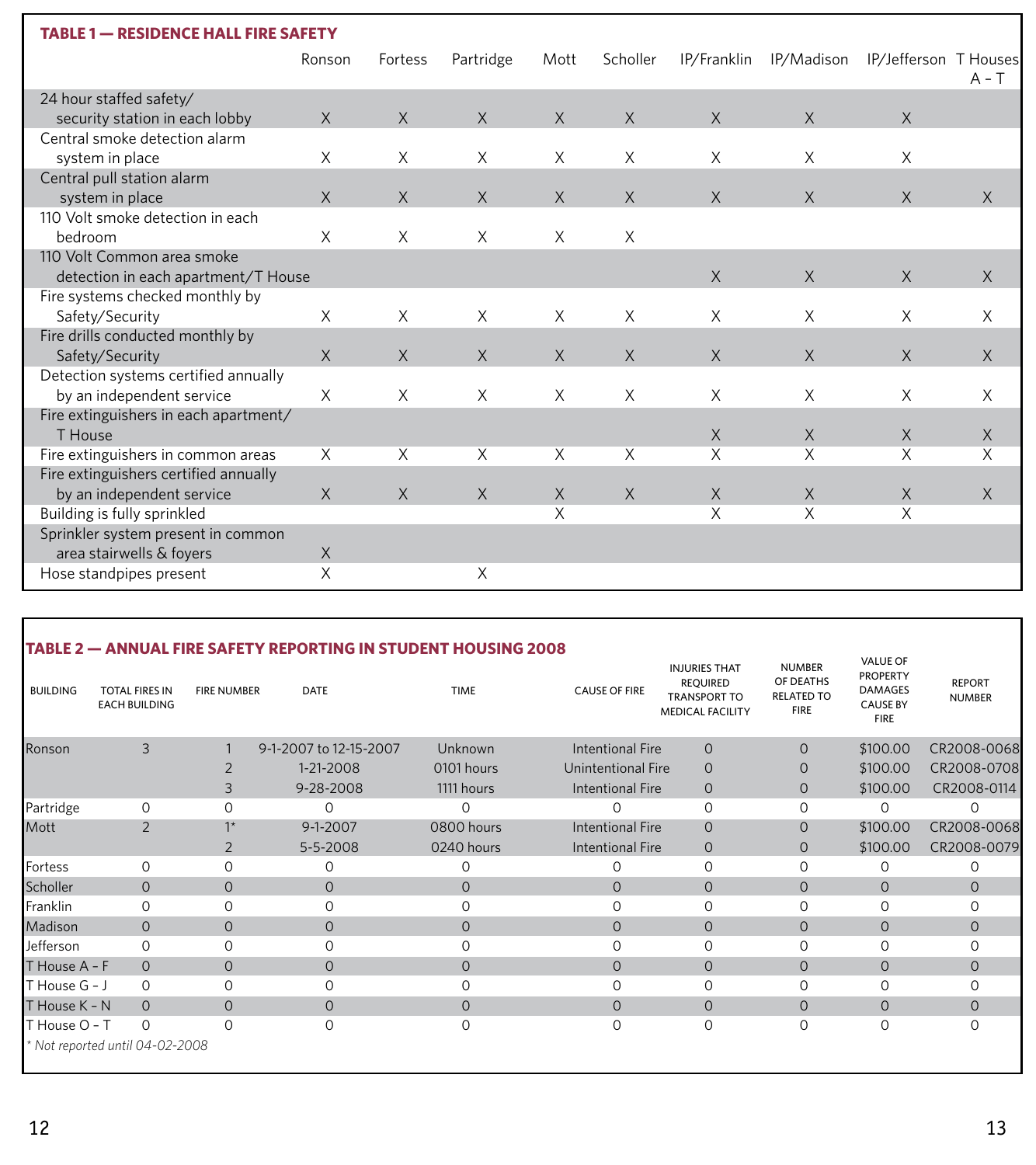#### **TABLE 3 — ANNUAL FIRE SAFETY REPORTING IN STUDENT HOUSING 2009** Ronson 0 0 0 0 0 0 0 0 0 Partridge 0 0 0 0 0 0 0 0 0 Mott 0 0 0 0 0 0 0 0 0 0 0 Fortess 0 0 0 0 0 0 0 0 0 Schollar 0 0 0 0 0 0 0 0 0 Franklin 0 0 0 0 0 0 0 0 0 0 0 Madison 0 0 0 0 0 0 0 0 0 Jefferson 0 0 0 0 0 0 0 0 0 T Houses A – F 0 0 0 0 0 0 0 0 0 T House G – J 0 0 0 0 0 0 0 0 0 T House K – N 0 0 0 0 0 0 0 T House O – T 0 0 0 0 0 0 0 0 0 BUILDING TOTAL FIRES IN FIRE NUMBER DATE INJURIES THAT REQUIRED TRANSPORT TO MEDICAL FACILITY EACH BUILDING TIME NUMBER OF DEATHS RELATED TO FIRE FIRE NUMBER DATE DATE TIME TIME CAUSE OF FIRE VALUE OF PROPERTY DAMAGES CAUSE BY FIRE REPORT NUMBER

### **TABLE 4 — MAIN CAMPUS CRIME STATISTICS REQUIRED BY THE CLERY ACT**

|                                      | <b>CAMPUS</b> |              |              |                |                             |                | <b>NON-CAMPUS</b> |          |          | <b>PUBLIC</b>  |                |                |
|--------------------------------------|---------------|--------------|--------------|----------------|-----------------------------|----------------|-------------------|----------|----------|----------------|----------------|----------------|
|                                      |               | ALL          |              |                | <b>RESIDENCE FACILITIES</b> |                |                   |          |          |                |                |                |
|                                      | 2007          | 2008         | 2009         | 2007           | 2008                        | 2009           | 2007              | 2008     | 2009     | 2007           | 2008           | 2009           |
| Murder/Non-Negligent Manslaughter    | $\circ$       | $\circ$      | $\mathbf 0$  | $\mathbf{O}$   | $\mathbf{O}$                | $\overline{O}$ | 0                 | 0        | $\circ$  | $\overline{0}$ | $\overline{O}$ | $\overline{0}$ |
| Negligent Manslaughter               | $\Omega$      | $\Omega$     | $\Omega$     | $\Omega$       | $\Omega$                    | $\mathbf 0$    | 0                 | 0        | $\Omega$ | $\Omega$       | $\mathbf{0}$   | $\overline{0}$ |
| Robbery                              |               | $\mathbf{1}$ | 1            | $\mathbf{O}$   | $\mathbf{O}$                | $\overline{0}$ | 0                 | $\Omega$ | $\Omega$ | $\Omega$       | $\overline{O}$ | $\overline{0}$ |
| Aggravated Assault                   |               | 2            | $\Omega$     | $\Omega$       | $\Omega$                    | $\Omega$       | 0                 | 0        | $\Omega$ |                | $\circ$        | $\mathbf{0}$   |
| Motor Vehicle Theft                  | 3             |              | 3            | $\Omega$       | $\mathbf{O}$                | $\mathbf 0$    | 0                 | 0        | $\Omega$ | $\mathbf{1}$   | $\overline{0}$ | $\mathbf{0}$   |
| Arson                                | $\Omega$      | 4            | $\Omega$     | $\Omega$       | 3                           | $\Omega$       | 0                 | 0        | $\Omega$ | $\Omega$       | $\overline{O}$ | $\circ$        |
| Burglary                             | 6             | 14           | 18           | 3              | 8                           | 8              |                   | $\Omega$ | $\circ$  | $\Omega$       | $\mathbf 0$    | $\mathbf 0$    |
| Forcible                             | 3             | 6            | $\mathbf{1}$ |                | $\Omega$                    | $\Omega$       | $\mathbf{1}$      | $\Omega$ | $\Omega$ | $\Omega$       | $\mathbf 0$    | $\mathbf 0$    |
| Non-Forcible                         | 3             | 8            | 16           | $\overline{2}$ | 8                           | 8              | 0                 | 0        | $\circ$  | $\Omega$       | $\mathbf 0$    | $\mathbf 0$    |
| Attempted                            | $\Omega$      | 0            |              | $\mathbf{O}$   | $\mathbf{O}$                | 0              | 0                 | 0        | 0        | $\Omega$       | $\overline{O}$ | $\overline{O}$ |
| Sex Offence - Forcible (Total)       |               | $\circ$      | $\circ$      | $\mathbf{O}$   | $\mathbf{O}$                | 0              | 0                 | 0        | 0        | $\mathbf 0$    | $\overline{O}$ | $\overline{0}$ |
| Forcible Rape                        | $\Omega$      | 0            | 0            | $\mathbf{O}$   | 0                           | 0              | 0                 | 0        | 0        | $\Omega$       | $\overline{O}$ | $\circ$        |
| Forcible Sodomy                      | $\Omega$      | $\Omega$     | $\Omega$     | $\Omega$       | $\Omega$                    | $\Omega$       | 0                 | $\Omega$ | $\Omega$ | $\Omega$       | $\circ$        | $\mathbf{0}$   |
| Sexual Assault w/Object              | $\Omega$      | $\Omega$     | $\Omega$     | $\Omega$       | $\Omega$                    | $\Omega$       | 0                 | 0        | $\Omega$ | $\Omega$       | $\circ$        | $\circ$        |
| Incest                               | $\Omega$      | $\Omega$     | $\Omega$     | $\mathbf{O}$   | $\Omega$                    | $\overline{0}$ | 0                 | $\Omega$ | $\Omega$ | $\Omega$       | $\circ$        | $\mathbf{0}$   |
| <b>Statutory Rape</b>                | $\Omega$      | 0            | 0            | $\overline{0}$ | $\mathsf{O}$                | $\overline{0}$ | 0                 | 0        | $\Omega$ | $\Omega$       | $\mathbf 0$    | $\mathbf 0$    |
| Liquor Law Arrests                   | $\Omega$      | $\Omega$     | $\Omega$     | $\Omega$       | $\Omega$                    | $\Omega$       | $\circ$           | $\Omega$ | $\Omega$ | $\Omega$       | $\overline{O}$ | $\overline{0}$ |
| Liquor Law Violations                |               |              |              |                |                             |                |                   |          |          |                |                |                |
| (Referred for Disciplinary Action)   | 151           | 170          | 176          | 151            | 170                         | 176            | 0                 | 0        | 0        | $\overline{0}$ | 0              | $\overline{0}$ |
| Drug Arrests                         | $\circ$       | 2            | $\mathbf 0$  | $\mathbf{O}$   | $\overline{2}$              | $\overline{O}$ | $\circ$           | 0        | 0        | $\overline{0}$ | $\overline{0}$ | $\overline{0}$ |
| Drug Law Violations                  |               |              |              |                |                             |                |                   |          |          |                |                |                |
| (Referred for Disciplinary Action)   | 9             | 34           | 15           | 9              | 34                          | 15             | 0                 | 0        | $\circ$  | $\overline{0}$ | $\mathbf 0$    | $\mathbf 0$    |
| <b>Weapons Possession Arrests</b>    | $\Omega$      | $\Omega$     | $\Omega$     | $\Omega$       | $\Omega$                    | $\Omega$       | 0                 | $\Omega$ | $\Omega$ | $\Omega$       | $\overline{O}$ | $\overline{0}$ |
| <b>Weapons Possession Violations</b> | $\Omega$      | $\circ$      | $\circ$      | $\mathbf{O}$   | $\mathbf{O}$                | $\overline{0}$ | 0                 | 0        | $\circ$  | $\overline{0}$ | $\mathbf 0$    | $\mathbf 0$    |
| Hate Crimes                          | $\Omega$      | $2^{\star}$  | $\circ$      | $\Omega$       | $2^{\star}$                 | $\overline{O}$ | 0                 | 0        | $\circ$  | $\overline{0}$ | $\overline{O}$ | $\overline{O}$ |
| * Classified as Vandalism            |               |              |              |                |                             |                |                   |          |          |                |                |                |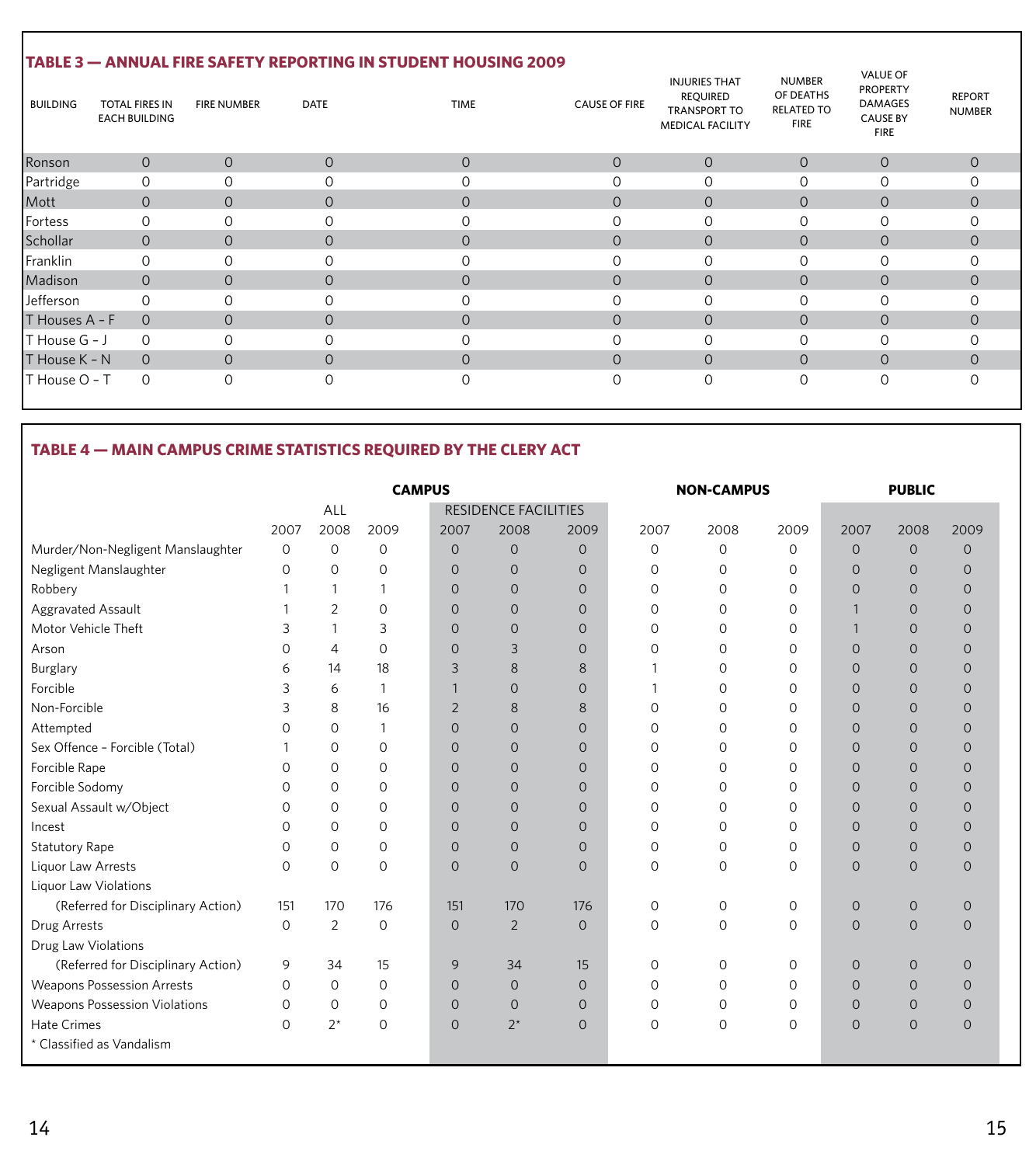| <b>TABLE 5 - MAIN CAMPUS STATISTICS REQUIRED BY</b><br>PENNSYLVANIA'S CAMPUS CRIME REPORTING LAW |                |                |                 |                |                |                |  |  |
|--------------------------------------------------------------------------------------------------|----------------|----------------|-----------------|----------------|----------------|----------------|--|--|
|                                                                                                  | 2007           | <b>RATE</b>    | 2008            | <b>RATE</b>    | 2009           | <b>RATE</b>    |  |  |
| Criminal Homicide                                                                                | $\mathbf 0$    | $\overline{0}$ | $\Omega$        | $\Omega$       | $\Omega$       | $\Omega$       |  |  |
| Rape                                                                                             | 1              | 29             | $\Omega$        | $\Omega$       | $\Omega$       | $\Omega$       |  |  |
| Robbery                                                                                          | 1              | 29             | 1               | 29             | 1              | 29             |  |  |
| Assault                                                                                          | 1              | 29             | $\overline{2}$  | 58             | $\Omega$       | $\Omega$       |  |  |
| Burglary                                                                                         | $\overline{7}$ | 200            | 14              | 405            | 16             | 457            |  |  |
| Motor Vehicle Theft                                                                              | 4              | 114            | 1               | 29             | 3              | 86             |  |  |
| Arson                                                                                            | 0              | $\overline{0}$ | 4               | 116            | $\Omega$       | $\Omega$       |  |  |
| Fraud                                                                                            | 0              | $\overline{0}$ | $\mathbf 0$     | $\overline{0}$ | 1              | 29             |  |  |
| Embezzlement                                                                                     | 0              | $\Omega$       | $\Omega$        | $\overline{0}$ | $\Omega$       | $\Omega$       |  |  |
| Possession, etc.                                                                                 | $\Omega$       | $\Omega$       | $\Omega$        | $\Omega$       | $\Omega$       | $\Omega$       |  |  |
| Prostitution                                                                                     |                |                |                 |                |                |                |  |  |
| Commercial Vice                                                                                  | $\circ$        | $\mathbf 0$    | $\circ$         | $\overline{0}$ | $\Omega$       | $\circ$        |  |  |
| Gambling                                                                                         | 0              | $\overline{0}$ | $\mathbf 0$     | $\mathbf{0}$   | $\Omega$       | 0              |  |  |
| Offences Against Family and Children                                                             | 0              | $\overline{0}$ | $\mathbf 0$     | $\overline{0}$ | $\circ$        | $\overline{0}$ |  |  |
| Driving Under the Influence                                                                      | $\Omega$       | $\Omega$       | $\Omega$        | $\Omega$       | $\Omega$       | $\Omega$       |  |  |
| Liquor Law Violations                                                                            | 151            | 4314           | 170             | 4939           | 176            | 5028           |  |  |
| Drug Abuse Violations                                                                            | 9              | 257            | 10 <sup>2</sup> | 290            | 15             | 429            |  |  |
| Larceny                                                                                          | 41             | 1171           | 73              | 2117           | 57             | 1628           |  |  |
| Forgery                                                                                          | 3              | 86             | 2               | 58             | $\mathbf{1}$   | 29             |  |  |
| Assault, Non-Aggravated                                                                          | 3              | 86             | $\overline{2}$  | 58             | $\overline{7}$ | 200            |  |  |
| Receiving Stolen Property                                                                        | $\mathbf 0$    | $\overline{0}$ | $\circ$         | $\Omega$       | $\Omega$       | $\Omega$       |  |  |
| Vandalism                                                                                        | 12             | 342            | 21              | 609            | 30             | 857            |  |  |
| Sex Offence                                                                                      |                |                |                 |                |                |                |  |  |
| Non-Forcible*                                                                                    | 1              | 29             | $\Omega$        | $\mathbf{0}$   | $\Omega$       | $\circ$        |  |  |
| Drunkenness                                                                                      | $\Omega$       | $\Omega$       | $\Omega$        | $\Omega$       | $\Omega$       | $\Omega$       |  |  |
| Disorderly Conduct                                                                               | 13             | 371            | 18              | 522            | $\overline{4}$ | 114            |  |  |
| All Other Offences                                                                               | 3              | 86             | 4               | 116            | 9              | 257            |  |  |
| Above Listed Offences Also Listed As Hate Crimes                                                 | $\Omega$       | $\Omega$       | 2               | 58             | $\Omega$       | $\Omega$       |  |  |
| Rate per 100,000 population.                                                                     |                |                |                 |                |                |                |  |  |
| *State definition differs from Clery definition.                                                 |                |                |                 |                |                |                |  |  |
|                                                                                                  |                |                |                 |                |                |                |  |  |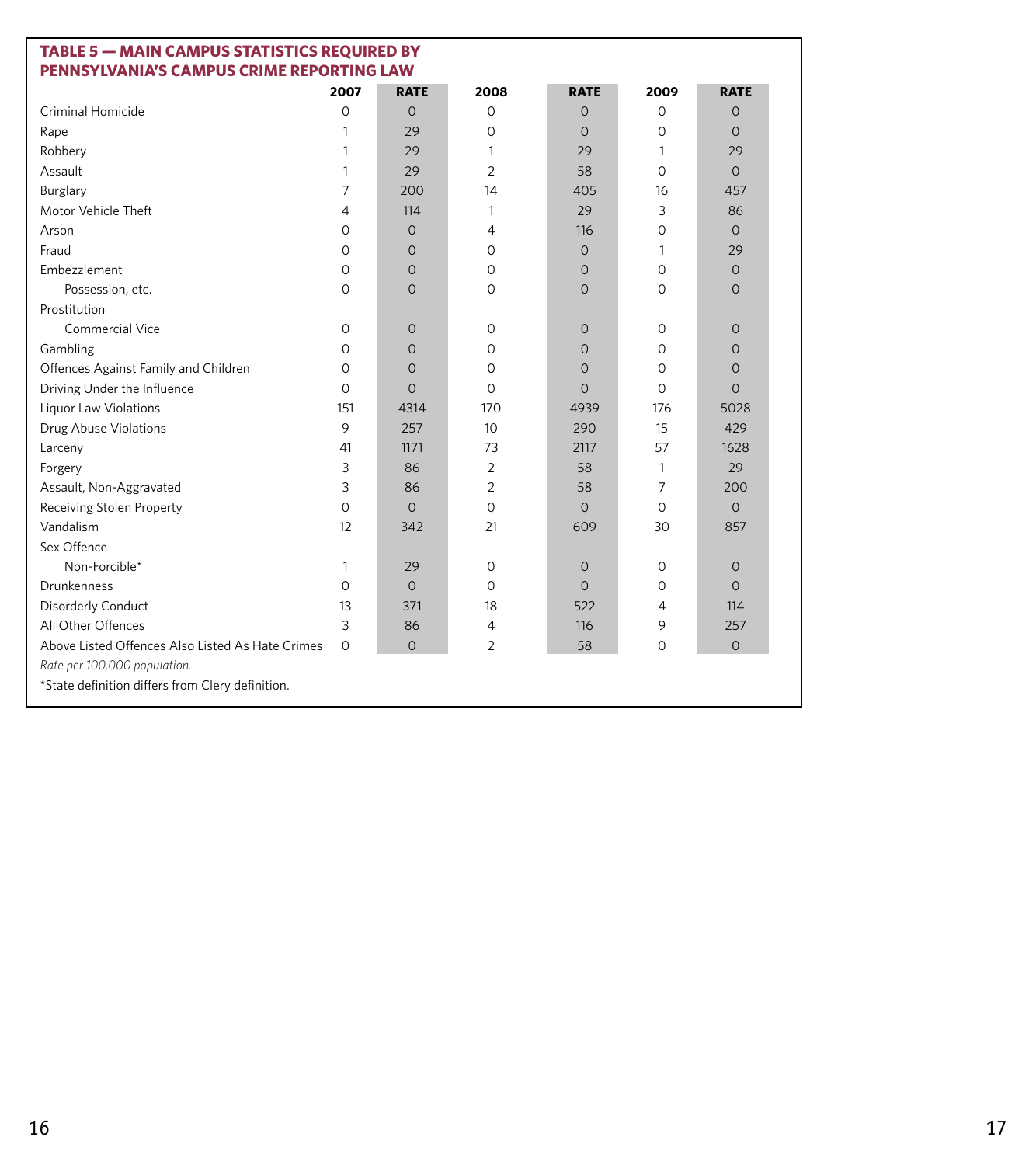#### **TABLE 6 — BUCKS CAMPUS CRIME STATISTICS REQUIRED BY THE CLERY ACT**

| Offense                           | Year*    |          |          |  |
|-----------------------------------|----------|----------|----------|--|
| Year                              | 07       | 08       | 09       |  |
| Murder-Non Negligent Manslaughter | O        | O        | O        |  |
| Negligent Manslaughter            | O        | O        | O        |  |
| Robbery                           | $\Omega$ | O        | O        |  |
| <b>Aggravated Assault</b>         | $\Omega$ | O        | $\Omega$ |  |
| Motor Vehicle Theft               | $\Omega$ | $\Omega$ | O        |  |
| Arson                             | $\Omega$ | $\Omega$ | O        |  |
| Burglary                          | $\Omega$ | $\Omega$ | O        |  |
| Sex Offences-Forcible             | $\Omega$ | O        | O        |  |
| Sex Offences-Non Forcible         | $\Omega$ | $\Omega$ | O        |  |
| Liquor Law Arrests                | O        | O        | O        |  |
| Liquor Law Violations-            |          |          |          |  |
| Referred For Disciplinary Action  | 0        | $\Omega$ | O        |  |
| Drug Law Arrests                  | $\Omega$ | $\Omega$ | O        |  |
| Drug Law Violations-              |          |          |          |  |
| Referred For Disciplinary Action  | O        | $\Omega$ | ∩        |  |
| <b>Weapons Law Arrests</b>        | O        | $\Omega$ | O        |  |
| <b>Weapons Law Violations-</b>    |          |          |          |  |
| Referred For Disciplinary Action  | Ω        | Ω        | Ω        |  |

*\*Bucks Campus has no residence halls or any area considered to be non-campus buildings or property. For the above 3-year period there were zero "0" reported offenses considered hate crimes.*

#### **Table 7 — Bucks County Campus Statistics Required by Pennsylvania's Crime Reporting Law**

| Offense                       | 07                                              | Rate**      | 08       | Rate**      | 09       | Rate**      |  |  |  |
|-------------------------------|-------------------------------------------------|-------------|----------|-------------|----------|-------------|--|--|--|
| Criminal Homicide             | $\mathbf 0$                                     | 0           | $\Omega$ | $\Omega$    | $\circ$  | $\mathbf 0$ |  |  |  |
| Rape                          | 0                                               | 0           | 0        | $\Omega$    | $\Omega$ | $\Omega$    |  |  |  |
| Robbery                       | 0                                               | 0           | 0        | 0           | 0        | $\mathbf 0$ |  |  |  |
| Assault                       | 0                                               | 0           | 0        | $\Omega$    | 0        | 0           |  |  |  |
| Burglary                      | 0                                               | 0           | $\Omega$ | $\Omega$    | $\Omega$ | $\mathbf 0$ |  |  |  |
| Motor Vehicle Theft           | 0                                               | 0           | 0        | 0           | 0        | 0           |  |  |  |
| Arson                         | 0                                               | 0           | 0        | $\mathbf 0$ | 0        | $\mathbf 0$ |  |  |  |
| Fraud                         | 0                                               | $\mathbf 0$ | 0        | $\circ$     | 0        | $\mathbf 0$ |  |  |  |
| Embezzlement                  | 0                                               | $\mathbf 0$ | $\Omega$ | $\Omega$    | $\Omega$ | 0           |  |  |  |
| Weapons, Carrying,            |                                                 |             |          |             |          |             |  |  |  |
| Possession, etc.              | 0                                               | 0           | 0        | 0           | 0        | 0           |  |  |  |
| Prostitution & Commercial     | 0                                               | 0           | $\Omega$ | $\Omega$    | $\Omega$ | 0           |  |  |  |
| Vice                          | 0                                               | 0           | $\Omega$ | $\Omega$    | $\Omega$ | 0           |  |  |  |
| Gambling                      | $\mathbf 0$                                     | 0           | 0        | 0           | 0        | 0           |  |  |  |
| Offenses Against Family       |                                                 |             |          |             |          |             |  |  |  |
| & Children                    | $\mathbf 0$                                     | 0           | 0        | 0           | 0        | 0           |  |  |  |
| Driving Under the Influence   | 0                                               | 0           | 0        | 0           | 0        | 0           |  |  |  |
| Liquor Law Violations         | 0                                               | 0           | 0        | 0           | 0        | 0           |  |  |  |
| Drug Abuse Violations         | $\mathbf 0$                                     | 0           | $\Omega$ | $\Omega$    | 0        | 0           |  |  |  |
| Larceny                       | 0                                               | 0           | $\Omega$ | $\Omega$    | 0        | 0           |  |  |  |
| Forgery                       | 0                                               | 0           | 0        | 0           | 0        | 0           |  |  |  |
| Assault, Non-Aggravated       | 0                                               | 0           | 0        | 0           | 0        | 0           |  |  |  |
| Receiving Stolen Property     | $\mathbf 0$                                     | 0           | $\Omega$ | $\Omega$    | 0        | 0           |  |  |  |
| Vandalism                     | 0                                               | 0           | 0        | 0           | 0        | 0           |  |  |  |
| Sex Offense Non-Forcible*     | 0                                               | 0           | 0        | 0           | 0        | 0           |  |  |  |
| Drunkenness 1                 | 0                                               | 0           | $\Omega$ | 0           | 0        | 0           |  |  |  |
| Disorderly Conduct            | 0                                               | 0           | $\Omega$ | $\Omega$    | $\Omega$ | $\mathbf 0$ |  |  |  |
| All Other Offenses            | 0                                               | 0           | 0        | 0           | 0        | $\mathbf 0$ |  |  |  |
| Above listed offenses also    | 0                                               | 0           | 0        | 0           | 0        | 0           |  |  |  |
| categorized as Hate Crimes    |                                                 |             |          |             |          |             |  |  |  |
|                               | *State Definition Differs from Clery Definition |             |          |             |          |             |  |  |  |
| **Rate per 100,000 population |                                                 |             |          |             |          |             |  |  |  |